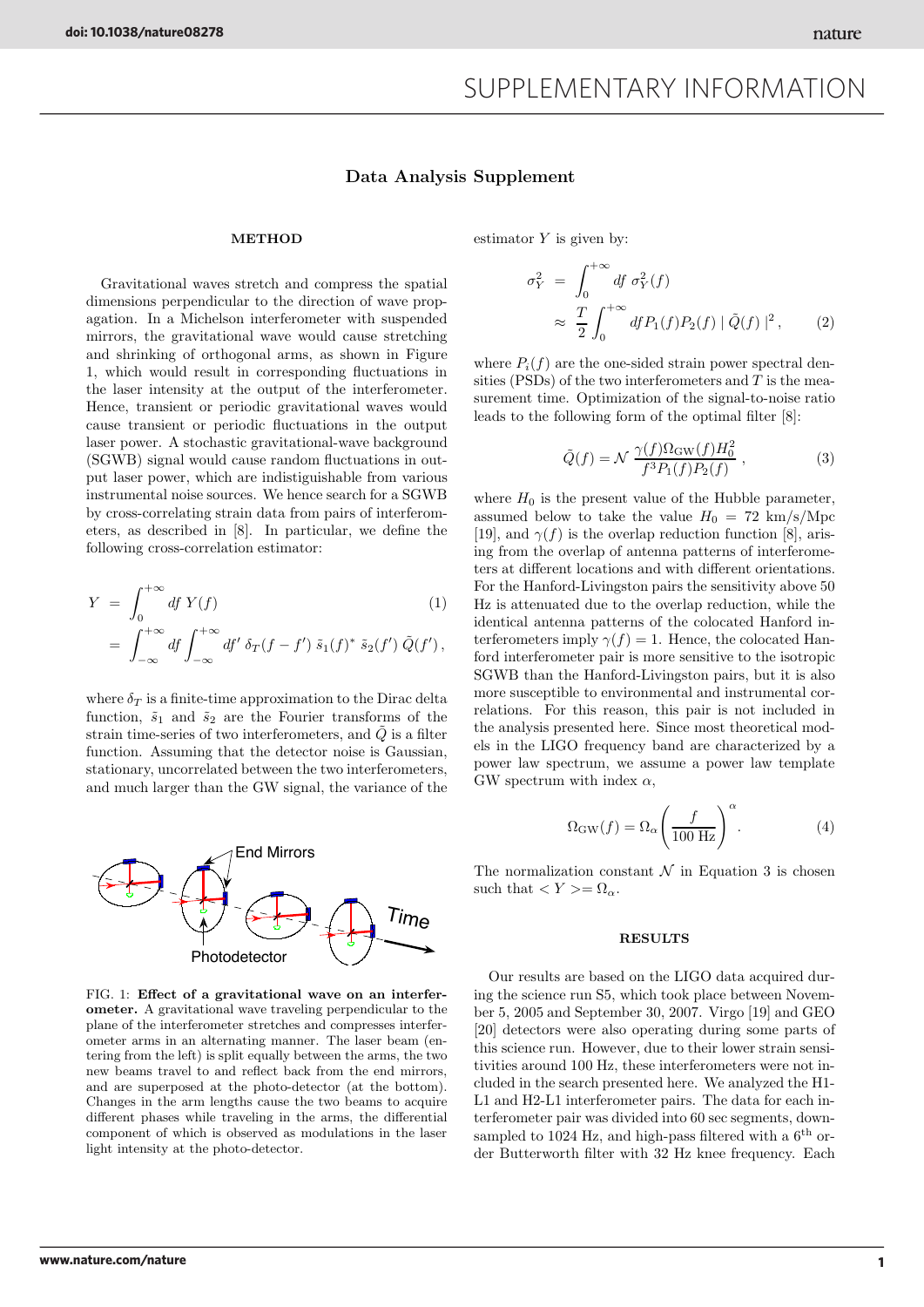

FIG. 2: Histogram of the fluctuations of the estimator  $Y_I$ over segments  $\overline{I}$  around the mean, normalized by the standard deviation  $\sigma_I$  is shown in red (for the H1-L1 pair). The blue curve shows the Gaussian fit to the histogram, which has zero mean and unit variance. The Kolmogorov-Smirnov test statistic (comparing the histogram and the fit) is 0.2 for H1-L1 (0.4 for H2-L1), indicating that the data is indeed Gaussiandistributed, and that the estimate of the theoretical variance  $\sigma_I^2$  is reliable.

segment I was Hann-windowed and estimators  $Y_I(f)$  and  $\sigma_I(f)$  were evaluated with 0.25 Hz resolution. To recover the loss of signal-to-noise due to Hann-windowing, segments were 50% overlapped. A weighed average was performed over all segments from both interferometer pairs, with inverse variances as weights.

The data were preselected to avoid digitizer saturation effects, periods with unreliable calibration, and periods suffering from known instrumental transient disturbances. In addition, about 3% of the segments were found to deviate from the assumption of stationary noise: the difference between  $\sigma_I$  and  $\sigma$  calculated using the neighboring segments exceeded 20% for these segments, and they were not included in the analysis. The 20% threshold is optimal as it yields gaussian distribution of the data (c.f. Figure 2), while minimizing the amount of eliminated data. The data quality selection was performed blindly, using an un-physical 0.5-sec time-shift between the two interferometers (a broadband SGWB covering the range of ∼ 100 Hz is expected to have coherence time ∼ 10 ms, as also depicted in Figure 5). Once the data selection was completed, the final zero-lag analysis was performed. The selected segments amount to 292 days of exposure time for H1-L1 (294 days for H2-L1).

To identify potentially contaminated frequency bins, we calculated the coherence between H1 and L1 (and H2 and L1) over the entire S5 run. The coherence is defined



FIG. 3: Coherence between H1 and L1 strain data is shown at 1 mHz resolution (top) and 100 mHz resolution (bottom). The insets show the histograms of the coherence along with the expected exponential distribution. Note that after notching the contaminated bins (red), the remaining frequencies follow the expected exponential distribution. Note: N denotes the number of averages used in the calculation.

as

$$
\Gamma(f) = \frac{|\langle P_{12}(f) \rangle|^2}{\langle P_1(f) \rangle \langle P_2(f) \rangle},\tag{5}
$$

where  $\langle P_{12}(f) \rangle$  is the average strain cross-spectral density between two interferometers and  $\langle P_i(f) \rangle$  is the average strain power-spectral density for the interferometer i. These calculations have revealed several instrumentally correlated lines between each pair of interferometers: 16 Hz harmonics (associated with the data acquisition clock), 60 Hz harmonics (AC power line), and injected simulated pulsar signals (52.75 Hz, 108.75 Hz, 148 Hz, 193.5 Hz, and 265.5 Hz). These lines were found to be correlated between instruments in the blind analysis, and were excluded from the final zero-lag analysis.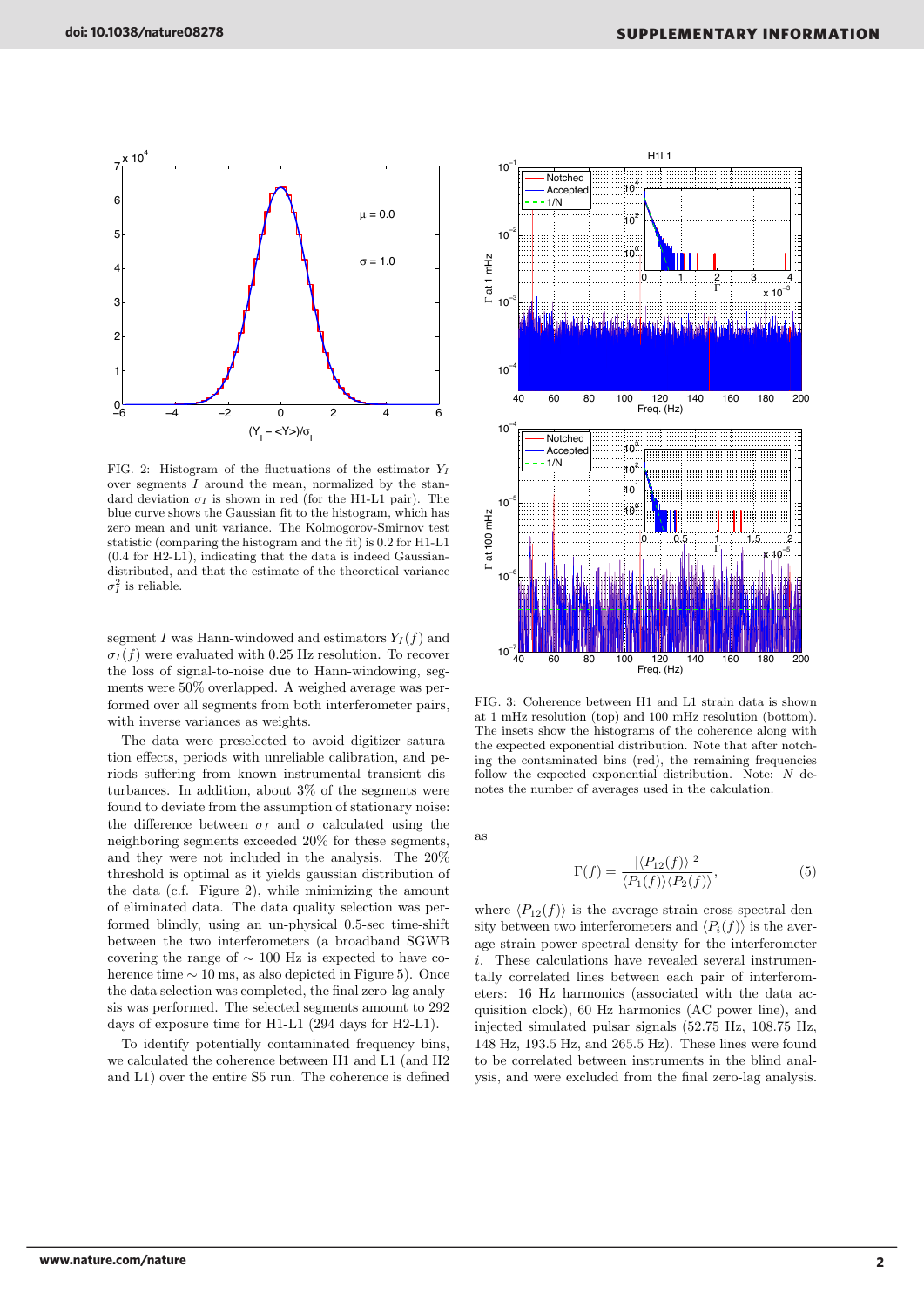

FIG. 4: Stochastic signal simulations in hardware for H1-L1 (blue) and H2-L1 (red), and in software (H1-L1, green) are shown. The error bars denote  $2\sigma$  ranges.



FIG. 5: Signal-to-noise ratio for the recovery of a software simulation with H1-L1 data with  $\Omega_0^{simulated} = 3.8 \times 10^{-5}$  is shown as a function of the time-lag between the two interferometers. The inset shows the zoom-in around zero-lag: the signal is recovered well for zero-lag (SNR  $\approx$  7.2), but it disappears quickly with time-lag of  $\pm 30$  ms.

Figure 3 shows the coherence between H1 and L1 strain data at 1 mHz and 100 mHz resolutions.

The search algorithm described here is verified using signal simulations. The simulations are performed in hardware (by physically moving the interferometer mirrors coherently between interferometers), in which case they are short in duration and strong in amplitude. They are also performed in software, by adding the stochastic signal to the interferometer data, in which case they can be long in duration and relatively weak in amplitude. Three hardware simulations were performed, with amplitudes of  $\Omega_0 \approx 2$  (20 min long), 2×10<sup>-2</sup> (20 min long), and



FIG. 6:  $Y(f)$  and  $\sigma(f)$  obtained by combining the H1-L1 and H2-L1 data from the S5 run. The inset shows that the ratio of the two spectra is consistent with a Gaussian of zero mean and unit variance.



FIG. 7: Upper limit is shown as a function of the power index  $\alpha$  for several LIGO results: based on the previous runs S3 and S4 and the S5 result presented here.

 $6.5 \times 10^{-3}$  ( $\sim 3.8$  hours long) and they were successfully recovered (within experimental uncertainties) for both H1-L1 and H2-L1 pairs. A software simulation was performed and successfully recovered using about 1/2 of the H1-L1 data, with the amplitude of  $\Omega_0 = 3.8 \times 10^{-5}$ . Figures 4 and 5 demonstrate the recovery of both hardware and software simulations.

We apply the above search technique to the data acquired by LIGO during the science run S5, repeating it for the interferometer pairs H1-L1 and H2-L1. We treat the data from the two pairs as uncorrelated, although H1 and H2 are known to suffer from instrumental and environmental correlations. We have verified